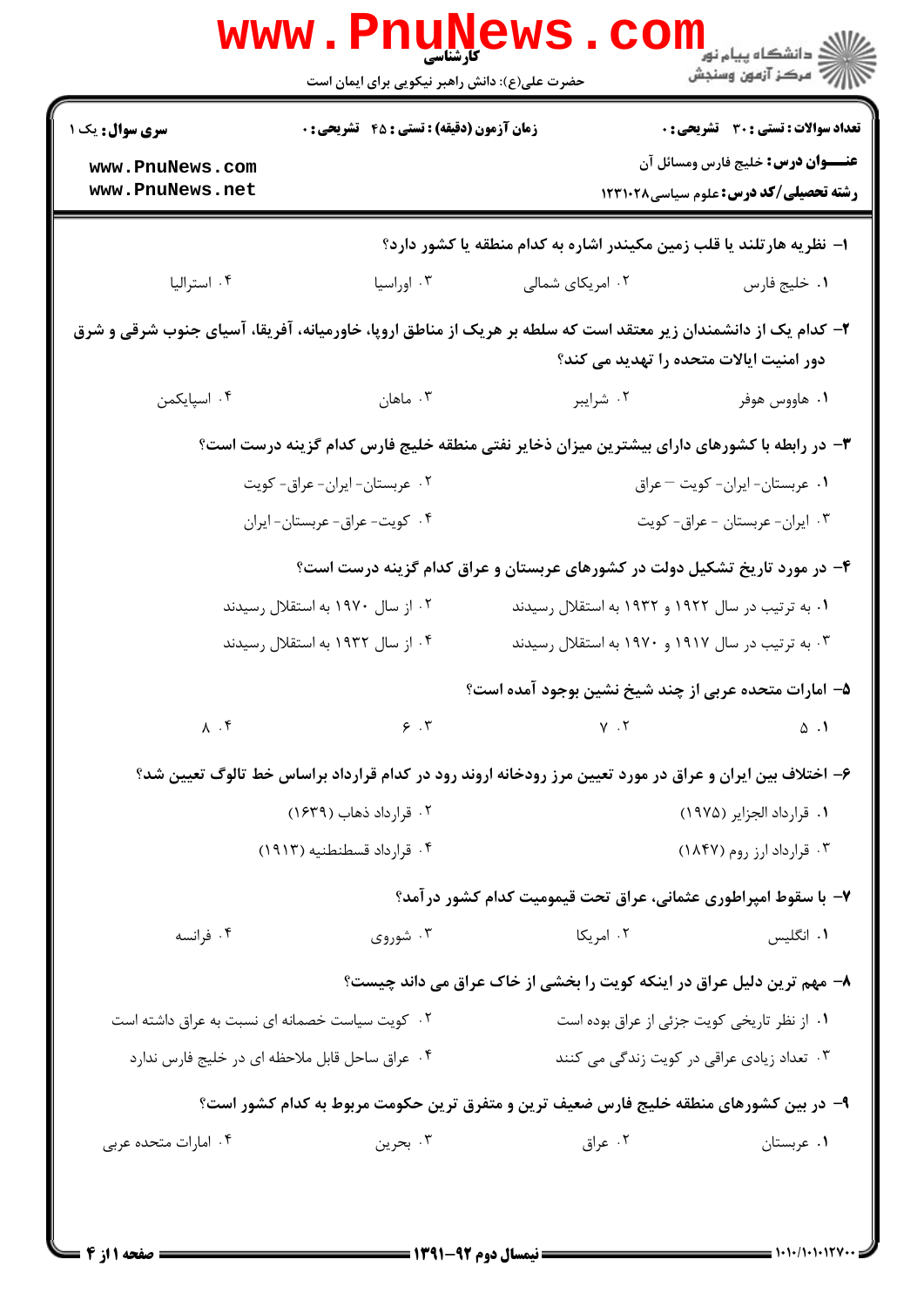|                                                                                                                              | WWW.PHUN<br>حضرت علی(ع): دانش راهبر نیکویی برای ایمان است |  | د دانشڪاه پيام نور<br>7- مرڪز آزمون وسنڊش                                                                                                |  |  |
|------------------------------------------------------------------------------------------------------------------------------|-----------------------------------------------------------|--|------------------------------------------------------------------------------------------------------------------------------------------|--|--|
| سری سوال: ۱ یک<br>www.PnuNews.com<br>www.PnuNews.net                                                                         | <b>زمان آزمون (دقیقه) : تستی : 45 تشریحی : 0</b>          |  | <b>تعداد سوالات : تستی : 30 - تشریحی : 0</b><br><b>عنـــوان درس:</b> خلیج فارس ومسائل آن<br><b>رشته تحصیلی/کد درس:</b> علوم سیاسی1۲۳۱۰۲۸ |  |  |
| ∙ا− کدام یک از دلایل زیر از جمله مهم ترین دلایل عدم پیشرفت و توسعه نیافتگی کشورهای حاشیه خلیج فارس در ۵۰ سال<br>اخير است؟    |                                                           |  |                                                                                                                                          |  |  |
|                                                                                                                              | ۰۲ اختلاف مرزی و سرزمینی                                  |  | ٠١. بنياد گرايي مذهبي                                                                                                                    |  |  |
|                                                                                                                              | ۰۴ آب و هوای نامناسب                                      |  | ۰۳ نداشتن منابع طبیعی کافی                                                                                                               |  |  |
|                                                                                                                              |                                                           |  | 11- کدام گزینه در مورد تعریف تنگه درست است؟<br>۰۱ باریکه ای از آب که سرزمین دو کشور را از هم جدا می کند                                  |  |  |
|                                                                                                                              |                                                           |  | ۰۲ باریکه ای از آب که دو دریا را از هم جدا می کند                                                                                        |  |  |
|                                                                                                                              |                                                           |  | ۰۳ منطقه ای که در چارچوب دریای سرزمینی یک کشور قرار می گیرد                                                                              |  |  |
|                                                                                                                              |                                                           |  | ۰۴ تو رفتگی خشکی در دریا                                                                                                                 |  |  |
|                                                                                                                              |                                                           |  | ۱۲- تلاش عربستان برای ایجاد خطوط لوله انتقال نفت از طریق دریای سرخ و دریای عرب به چه دلیلی صورت می گیرد؟                                 |  |  |
|                                                                                                                              | ۰۲ کاهش هزینه ها                                          |  | ٠١ ظرفيت بالاي خطوط لوله نسبت به حمل با نفت كش                                                                                           |  |  |
|                                                                                                                              | ۰۴ مشکلات مرزی با عراق                                    |  | ۰۳ کاهش وابستگی به تنگه هرمز                                                                                                             |  |  |
|                                                                                                                              |                                                           |  | ۱۳– کدام یک از مسائل زیر از خصوصیات مشترک اکثر کشورهای خلیج فارس است؟                                                                    |  |  |
| ۰۲ روابط سیاسی و اقتصادی قوی کشورهای منطقه با هم                                                                             |                                                           |  | ۰۱ وابستگی به غرب                                                                                                                        |  |  |
|                                                                                                                              | ۰۴ وجود اقتصادهای متنوع و قوی                             |  | ۰۳ تعداد جمعیت تقریباً مساوی این کشورها                                                                                                  |  |  |
| ۱۴- هدف دولت امریکا از مسلح کردن دولت عربستان در زمان ریاست جمهوری ریگان چه بود؟                                             |                                                           |  |                                                                                                                                          |  |  |
|                                                                                                                              | ۰۲ مقابله با شوروی                                        |  | ٠١. مقابله با ايران                                                                                                                      |  |  |
|                                                                                                                              | ۰۴ مقابله با توسعه طلبي اسرائيل                           |  | ۰۳ مقابله با عراق                                                                                                                        |  |  |
| ۱۵– در مورد سیاست دو ستونی امریکا در منطقه خلیج فارس کدام گزینه درست است؟                                                    |                                                           |  |                                                                                                                                          |  |  |
|                                                                                                                              | ۰۲ عربستان ستون مالی عراق ستون نظامی                      |  | ٠١ ايران ستون نظامي عراق ستون اقتصادى                                                                                                    |  |  |
|                                                                                                                              | ۰۴ عربستان ستون نظامی ایران ستون مالی                     |  | ۰۳ ایران ستون نظامی عربستان ستون مالی                                                                                                    |  |  |
| ۱۶– هنری کسینجر وزیر امور خارجه وقت امریکا در سال ۱۹۷۳ به چه دلیلی کشورهای عرب حوزه خلیج فارس را تهدید به<br>حمله نظامی کرد؟ |                                                           |  |                                                                                                                                          |  |  |
|                                                                                                                              | ۰۲ تحریم صادرات نفت به غرب توسط این کشورها                |  | ٠١. به دليل رژيم هاي استبدادي در اين كشورها                                                                                              |  |  |
|                                                                                                                              | ۰۴ به رسمیت نشناختن اسرائیل                               |  | ۰۳ همکاری نکردن با ایران                                                                                                                 |  |  |
|                                                                                                                              |                                                           |  |                                                                                                                                          |  |  |

= 1+1+/1+1+17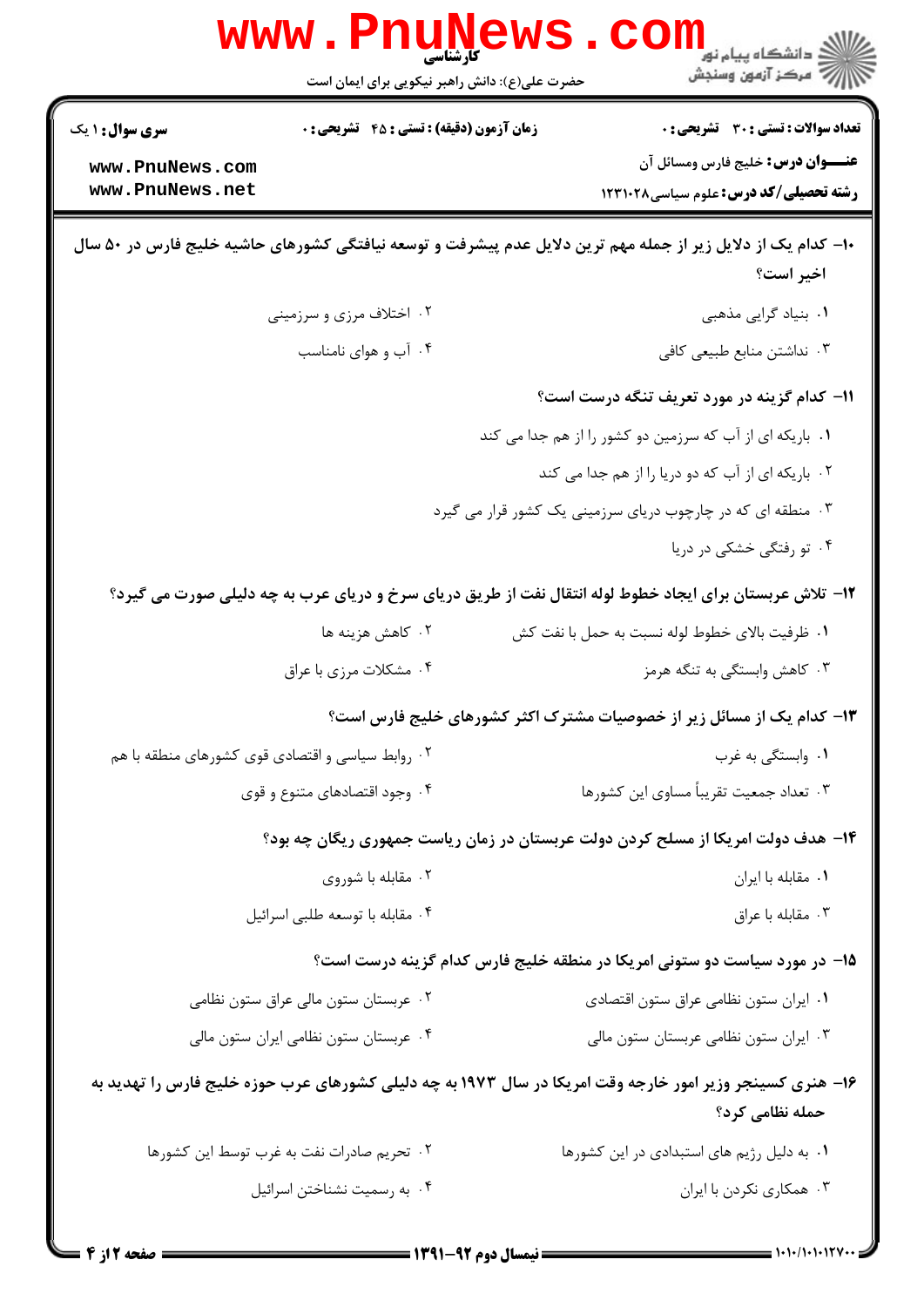| <b>سری سوال : ۱ یک</b>                | زمان آزمون (دقیقه) : تستی : 45 گتشریحی : 0    |                                                                                                                     | تعداد سوالات : تستي : 30 - تشريحي : 0                                                    |
|---------------------------------------|-----------------------------------------------|---------------------------------------------------------------------------------------------------------------------|------------------------------------------------------------------------------------------|
| www.PnuNews.com<br>www.PnuNews.net    |                                               |                                                                                                                     | <b>عنـــوان درس:</b> خلیج فارس ومسائل آن<br><b>رشته تحصیلی/کد درس:</b> علوم سیاسی1۲۳۱۰۲۸ |
|                                       |                                               | ۱۷- کدام یک از کشورهای زیر دموکراسی را به دلیل اینکه باعث می شود مردم منبع تصمیم گیری شوند، رد می کند؟              |                                                                                          |
| ۰۴ ایران                              | ۰۳ عراق                                       | ۰۲ عربستان                                                                                                          | ۰۱ کويت                                                                                  |
|                                       |                                               | ۱۸– در میان کشورهای زیر کدام کشور در منطقه خلیج فارس نقش رهبری داشته است؟                                           |                                                                                          |
| ۰۴ قطر                                | ۰۳ عربستان                                    | ۰۲ مصر                                                                                                              | ۰۱ عراق                                                                                  |
|                                       |                                               | ۱۹– کدام یک از کشورهای خلیج فارس بیش از دیگر کشورها از سقوط دولت شاه در ایران صدمه دید؟                             |                                                                                          |
| ۰۴ امارات متحده عربی                  | ۰۳ عراق                                       | ۰۲ عربستان                                                                                                          | ٠١ عمان                                                                                  |
|                                       |                                               | <b>-۲-</b> کدام یک از گزینه های زیر در زمره اهداف امریکا از تشکیل نیروهای واکنش سریع نیست؟                          |                                                                                          |
| ۰۲ دخالت نظامی فوری در جهان سوم       |                                               |                                                                                                                     | ۰۱ حمایت از دموکراسی و خواست مردم                                                        |
|                                       | ۰۴ جلوگیری از حمله دشمنان به نیروهای امریکایی |                                                                                                                     | ۰۳ حفظ دسترسی مداوم به منابع نفت خلیج فارس                                               |
|                                       |                                               | <b>۲۱</b> - در چه زمانی ایران به عنوان کانال سوئز روسیه شناخته شد؟                                                  |                                                                                          |
| ۰۲ بعد از انقلاب کمونیستی در سال ۱۹۱۷ |                                               |                                                                                                                     | ۰۱ بعد از فروپاشی اتحاد شوروی در سال ۱۹۹۱                                                |
|                                       | ۰۴ بعد از شروع جنگ سرد در سال ۱۹۴۶            | ۰۳ بعد از حمله امریکا به افغانستان در سال ۲۰۰۱                                                                      |                                                                                          |
|                                       |                                               | ۲۲– در میان اهداف شوروی در منطقه خلیج فارس کم اهمیت ترین هدف در بین گزینه های زیر کدام است؟                         |                                                                                          |
|                                       | ۰۲ تأمین امنیت مرزهای جنوبی خود               | ۰۱ نفت و گاز خلیج فارس                                                                                              |                                                                                          |
|                                       | ۰۴ توسعه نفوذ شوروی در منطقه                  | ۰۳ حفظ وضع توازن ضعف دولت هاى منطقه                                                                                 |                                                                                          |
|                                       |                                               | <b>۲۳</b> – هدف اصلی ساموئل هانتینگتون از طرح نظریه «برخورد تمدن ها» بعد از فروپاشی اتخاد شوروی کدام گزینه زیر است؟ |                                                                                          |
|                                       | ۰۲ نوید صلح و ثبات جهانی                      |                                                                                                                     | ۰۱ اعلام پایان منازعه های ایدئولوژیک                                                     |
|                                       | ۰۴ آماده سازی زمینه جنگ و اختلاف              | ۰۳ تبیین علمی مسأله اختلاف های فرهنگی و ایدئولوژیک                                                                  |                                                                                          |
|                                       |                                               | <b>۲۴</b> - از نظر امریکایی ها کدام کشور منطقه خلیج فارس «کلید منطقه» به حساب می آید؟                               |                                                                                          |
| ۰۴ ایران                              | ۰۳ عمان                                       | ۰۲ عربستان                                                                                                          | ۰۱ امارات متحده                                                                          |
|                                       |                                               |                                                                                                                     |                                                                                          |
|                                       |                                               |                                                                                                                     |                                                                                          |

 $= 1.1 - 11.1$